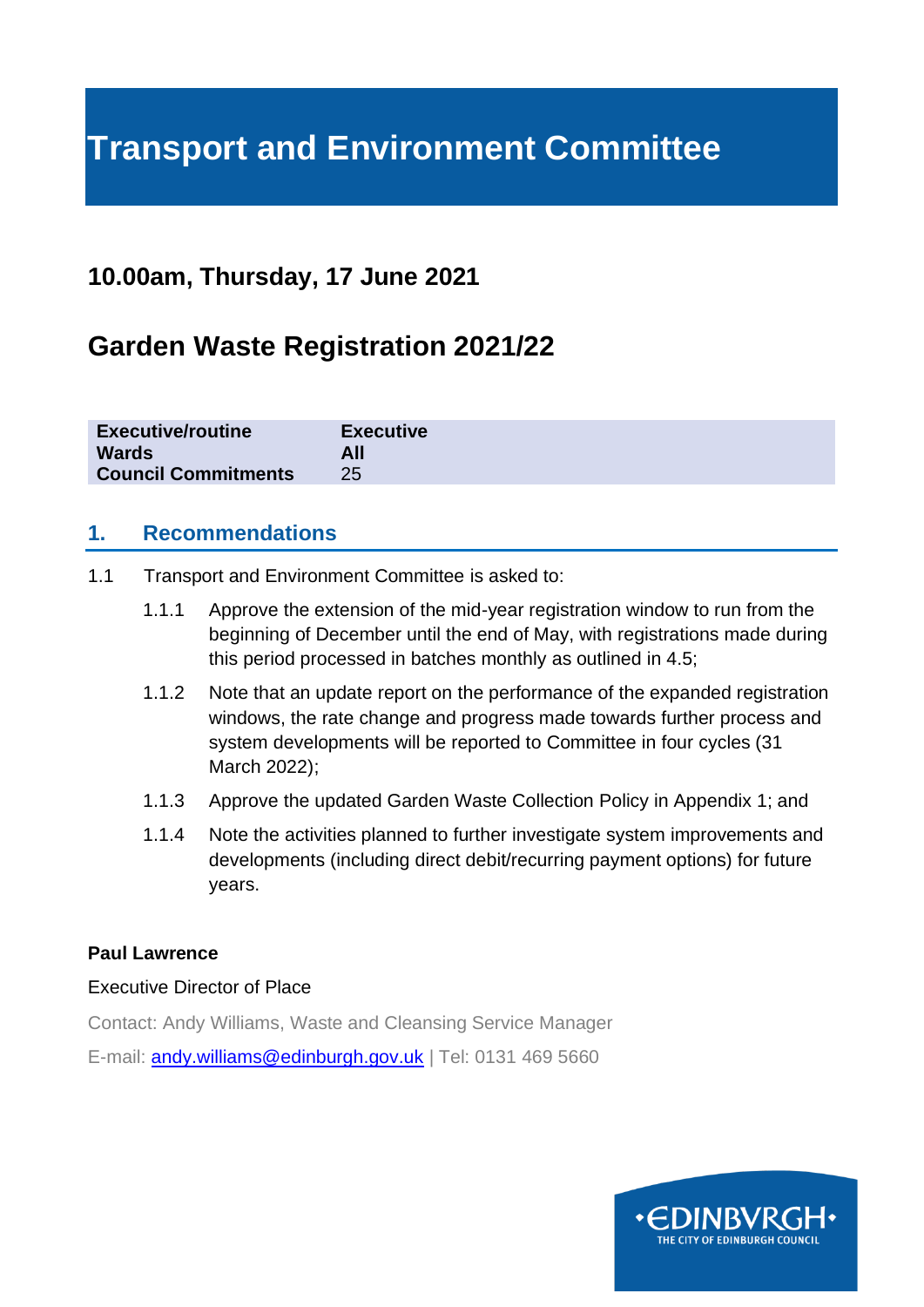**Report**

## **Garden Waste Registration 2021/22**

## **2. Executive Summary**

2.1 This report outlines changes proposed to the garden waste registration process for the upcoming collection year running, November 2021 until November 2022 following the approval at Full Council in February 2021 to increase the charge to £35 per permit as part of the budget setting process.

### **3. Background**

- 3.1 An annual charge for the collection of garden waste was introduced in October 2018. As part of this introduction, two windows for registration (a main one in summer/early autumn and then a shorter window (in February) were provided for residents who wanted to join (and then remain) in receipt of the service. Outside of these windows it was not possible to join the service.
- 3.2 The service saw sign-up levels in the first year reach 68,800 households for 74,900 bins, exceeding the predictions within the business case to introduce the charge by 17,800 bins. Over the following two years sign up levels continued to increase and currently sit at 74,500 households for 82,400 bins.
- 3.3 Whilst these sign-up levels are positive, it is acknowledged that the sign-up windows are restrictive and causes frustration for residents who miss them. This has resulted in complaints about the inability to join the service.
- 3.4 The chargeable garden waste service was introduced following the approval at Full Council on February 2018. Due to the timescales for introduction, interim systems and processes were developed ahead of the first registration window opening in May 2018.
- 3.5 Following implementation, the provider of the corporate Customer Relationship Management (CRM) system (the system used to provide the garden waste registration process and online form), was changed and the transition to the new system was focused on like-for-like processes. This meant that further development of the systems involved in the registration process had to be deferred.
- 3.6 The garden waste registration process involves a number of complex processes that need to take place before the registration can be fully processed and added to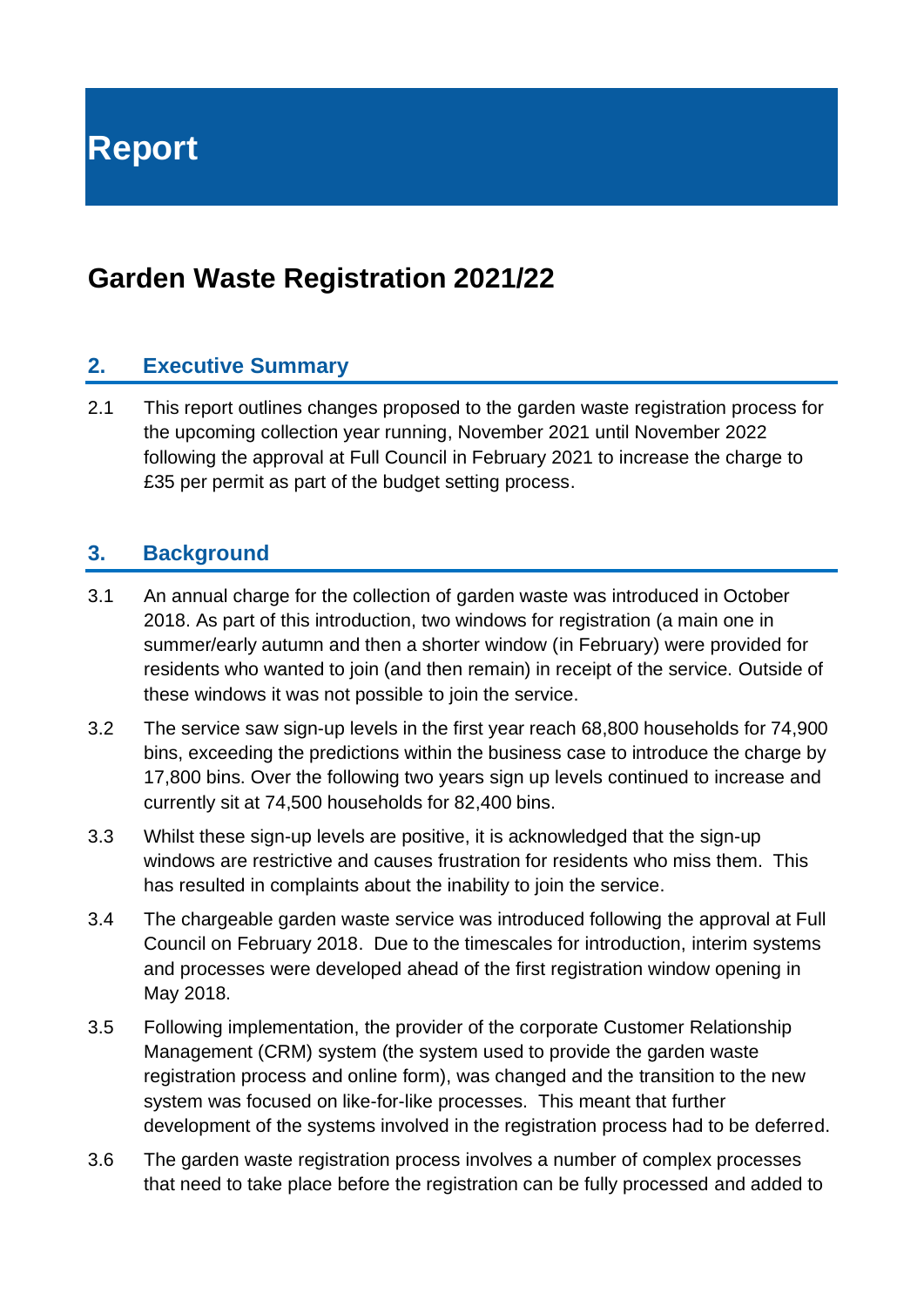a route before the service commences. These processes affect the timescales for customers between registering for the service and collections commencing.

- 3.7 These processes include:
	- 3.7.1 Confirming exemption eligibility against Council Tax records;
	- 3.7.2 Confirming property status against the Corporate Address Gazetteer to confirm if it is residential or commercial;
	- 3.7.3 Commercial properties are further assessed to identify if these are approved commercials (e.g. bowling clubs, lawn tennis courts, croquet clubs, places of worship etc); and
	- 3.7.4 Agreeing commercial waste transfers notes, where required.
- 3.8 Following these, the registrations are exported from the CRM system, data is manipulated and inputted into the Waste and Cleansing's asset management and routing systems, with collection days and routes revised to align to the new registered properties.
- 3.9 The service has worked with Customer Digital Enablement Programme, CGI and the CRM supplier to explore fully integrated systems and direct debit solutions that would automate the processes involved in order to remove the manual steps and ultimately reduce the timescales required. The outcome of this has highlighted some system restrictions that would not allow full integration, and the remaining elements have been deemed cost prohibitive when considered against the benefits they would achieve.
- 3.10 In February 2021, the Council agreed to revise the charge to £35 per bin as part of the budget proposals and achieve full cost recovery. Benchmarking against other Scottish Local Authorities who charge for this service has shown that the charge of £35 is consistent with the services offered by them.
- 3.11 As part of this revised charge, an investment in administration support and system development was included to allow the mid-year sign-up window to be greatly expanded in order to increase flexibility and address the complaints. This report outlines the changes proposed to achieve this.

## **4. Main report**

#### **Main Registration Window**

- 4.1 The main registration window will take place in Summer 2021 as per the current process. This will see the registration window open between 22 July 2021 and 1 September 2021, with collections commencing from 8 November 2021.
- 4.2 A comprehensive marketing campaign will support the registration period for the new collection year and will advise of the change of rate. This approach will also include emailing current customers who registered with an email address, or sending letters to those without (or where an email address has failed); contacting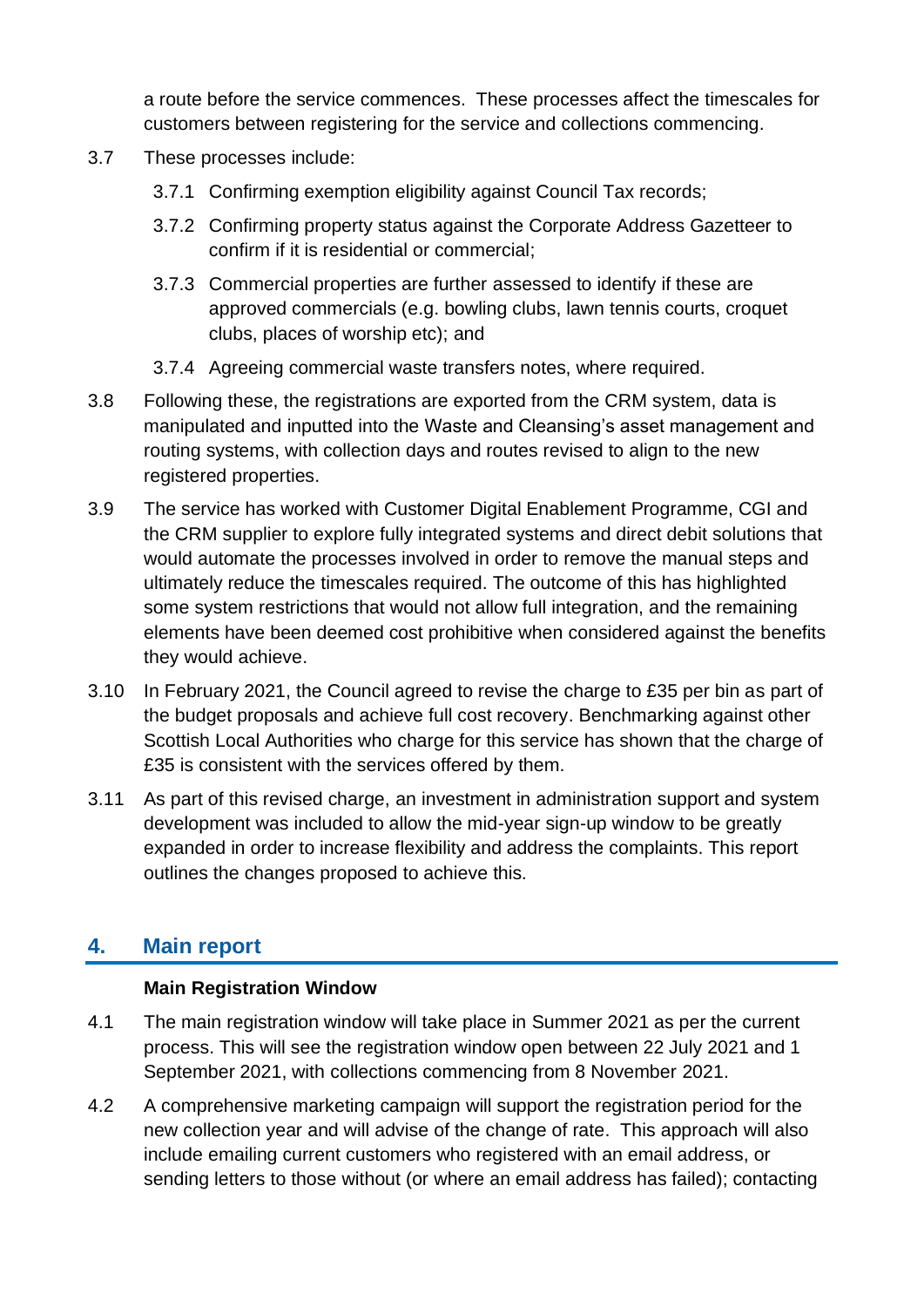customers who have registered a note of interest; radio adverts; social media adverts; lamp post wraps; and posters.

4.3 The communication around exemption eligibility will also be reviewed to further highlight this to those who may be able to receive this.

## **Mid-year Registration Window**

- 4.4 Currently the mid-year registration window runs for two weeks in February. It is proposed to increase this window to six months, opening at the beginning of December and closing at the end of May.
- 4.5 Registrations would be processed in monthly batches, with the processing of each batch taking a month to complete before the permit can be sent and the collections commence. As an example, this would mean those registering in December would be processed and added to routes in January. Permits would be sent out at the end of January and the service would commence early February. Those registering in January would be added to routes in February and service would commence early March and so on.
- 4.6 To allow the processing, routing and permit mailing activities to be completed in a month, a number of data quality checks will take place during the registration window. This includes validating exemption claims, assessing registration details along with other checks required before the subscription is progressed.
- 4.7 Sign up levels each week will be monitored and should they be within a small, manageable, level to manually process and track progression at a more frequent basis, this will take place (for example, if in April sign up levels include a handful of customers on a weekly basis, the service would look to start the routing of these sooner ,allowing for the permit to be sent out quicker). This will be considered for development, with associated timescales, based on lessons learnt during the early months of the wider mid-year window.
- 4.8 The service is also in discussions with Customer and Digital Services (ICT), CGI and the CRM provider on the feasibility and costs to identify and flag customers who register on a street that is already being serviced. If this can be done, and the practicality of separating the processing path is suitable, the service would look to reduce the time between registration and commencement where other residents are already receiving this service. Until this can be confirmed, these will be processed as outlined above in 4.4 to 4.6.
- 4.9 Communication around this mid-year window will be focused to the Council's garden waste web page, with some additional communications at the point the window first opens. Ahead of the window closing the wording of the communications will be revised to ensure that it is clear for customers that registrations would be for the current collection year and when the registration period for the new collection year will open. This is to reduce the risk of customers becoming confused and registering for the wrong period unknowingly.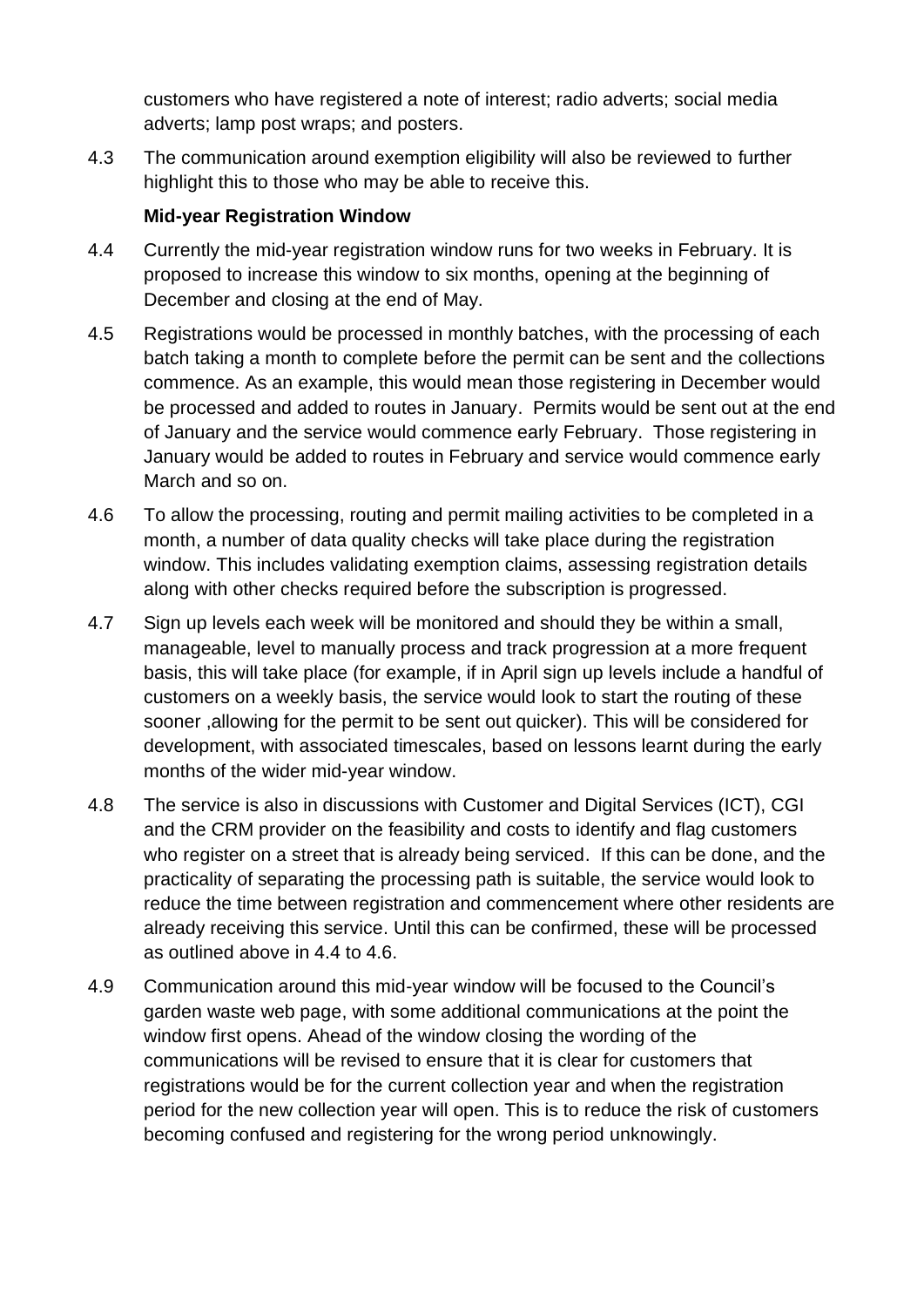- 4.10 Consideration was given to having the registration window operate year round, however this has been discounted due to the number of complex tasks involved in processing the subscriptions and developing new collection routes.
- 4.11 Registration will continue to be limited to the two sign up windows each collection year, however the impact of this on customers who miss the main registration period is considered to be minimal as the period between November and February is outside the growing season. In addition garden waste collections cease for four weeks over the festive period.

### **Changes for 2021/22 collection year**

- 4.12 In order to achieve the increased mid-year window, and continue to progress process and system improvements, a dedicated team of one officer and two assistants have been put in place.
- 4.13 A range of key processes linked to the garden waste registration and subscription management have been reviewed and revised to support the changes proposed in this report, and this review of processes will continue ahead of the main registration and mid-year registration windows. This review is also incorporating appropriate lessons learned from the current and previous years of the service.
- 4.14 Customers will continue to be encouraged to sign up during the main registration window as this will allow continuation of the service for current customers, but also minimise the risk of routing changes being required during the year if the numbers registering during the mid-year window cause imbalanced collection days that cannot be contained within collection resources.
- 4.15 Policy and Sustainability Committee on 10 June 2021 noted that it was not intended that a cash payment service will be reintroduced when local offices reopen. This means that all registrations must be completed using a credit/debit card, unless applying for an exemption.
- 4.16 The Council encourages customers to register online, and last year over 90% of customers registered via the webform with the remaining registering over the phone. It is expected that the impact of this proposed change on garden waste customers will be minimal, with no cash being accepted as payment last year but number of garden waste subscribers increased. However, to support this change, the service will remind customers again of the registration methods open to them and that registrations can be made on behalf of someone else such as friend, neighbour or family member if they are unable or unwilling to pay by card themselves.
- 4.17 Whilst this report has focused on the changes to the registration process and widening the window it should be noted that the service has also reflected on lessons learnt for the management of the subscriptions and changes will be made in the upcoming year, for example, changes to reduce the number of replacement permits requested.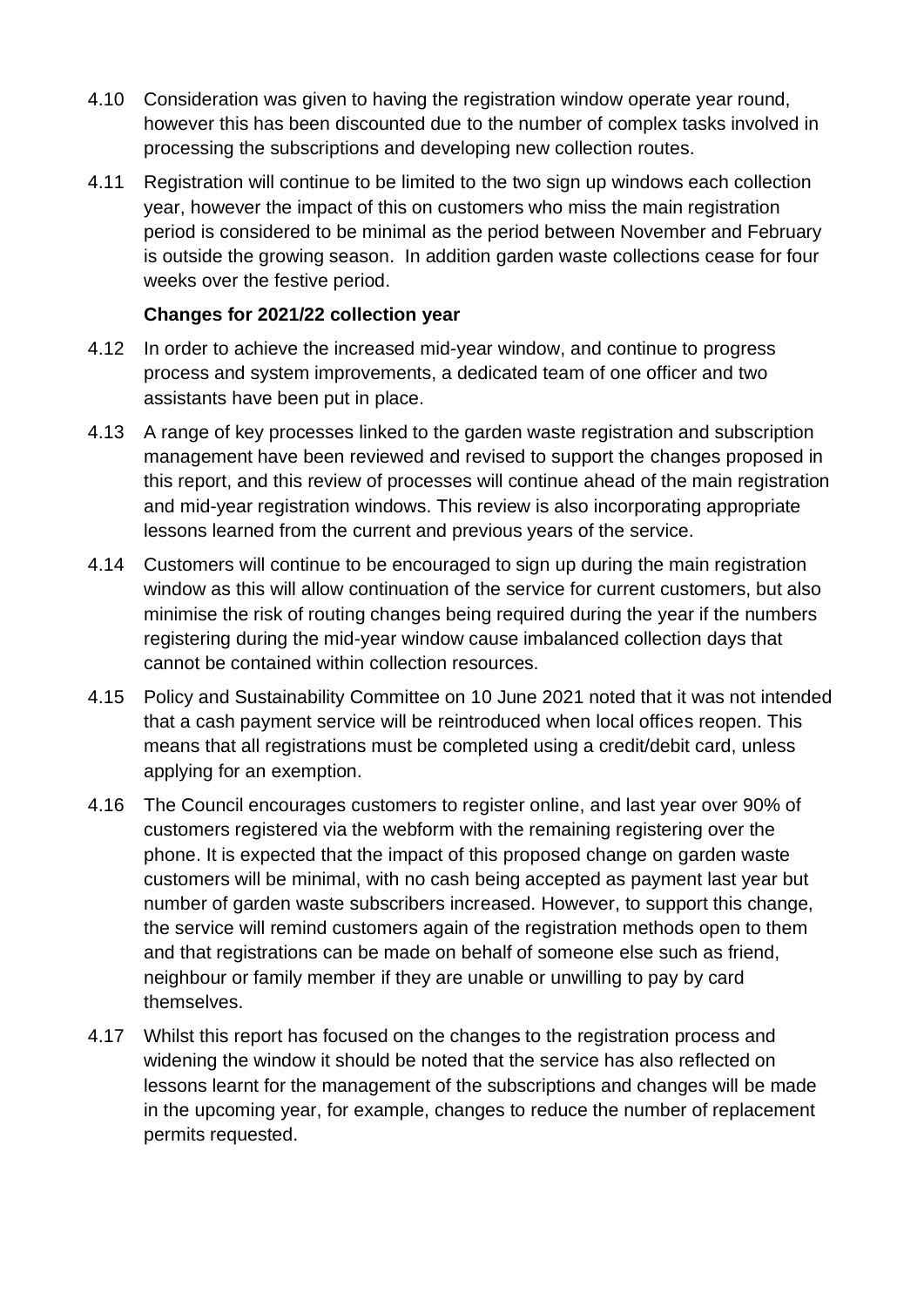#### **Changes for future years**

- 4.18 Over 2021/22, the service will continue investigating alternative options for either partial or full system integration within an acceptable cost/benefit bracket; this may be through development of current systems or the procurement of an alternative solution. At the same time as this, the manual processes will keep being refined and adapted where possible to streamline the process and improve the experience for customers
- 4.19 The service will continue to work with corporate colleagues, ICT, CGI and system providers on investigating suitable options to put a direct debit or recurring payment solution in place removing the need for customers to reregister each year. This is likely to be using the corporate solution being developed as a stand-alone option is cost prohibitive. It should be noted that there is currently no corporate direct debit solution and where direct debits are in place within the Council these are through the service-specific systems, for example Council Tax is through the housing system.

## **5. Next Steps**

- 5.1 Arrangements for the main registration window for the 2021/22 collection year, taking place between 22 July 2021 and 1 September 2021, will be finalised and supported by a comprehensive marketing campaign promoting the sign-up windows and the change in rate.
- 5.2 If approved, arrangements for the mid-year registration window will be finalised ahead of the window opening in December 2021.
- 5.3 An update report on the performance of the expanded registration windows, the rate change and progress made towards further process and system improvements will be reported to committee in four cycles (31 March 2022).
- 5.4 The success of the changes and improvements made will continue to be monitored throughout the year with refinement and further improvements identified and implemented where possible. This will include closely monitoring the impact on collection routes and the risk of having imbalanced collection days that require a change in day for customers during the year. As the sign up levels during the wider mid-year window are yet unknown the full impact is unclear, it is however expected to be minimal if properties signing up throughout the year are spread across the city, whereas there is likely to be a greater risk where new build estates open.

## **6. Financial impact**

6.1 The financial impact, both in terms of implementing the changes proposed in this report to expand the mid-year sign up window and the income expected from this increased opportunity for residents to register for the service, were factored into the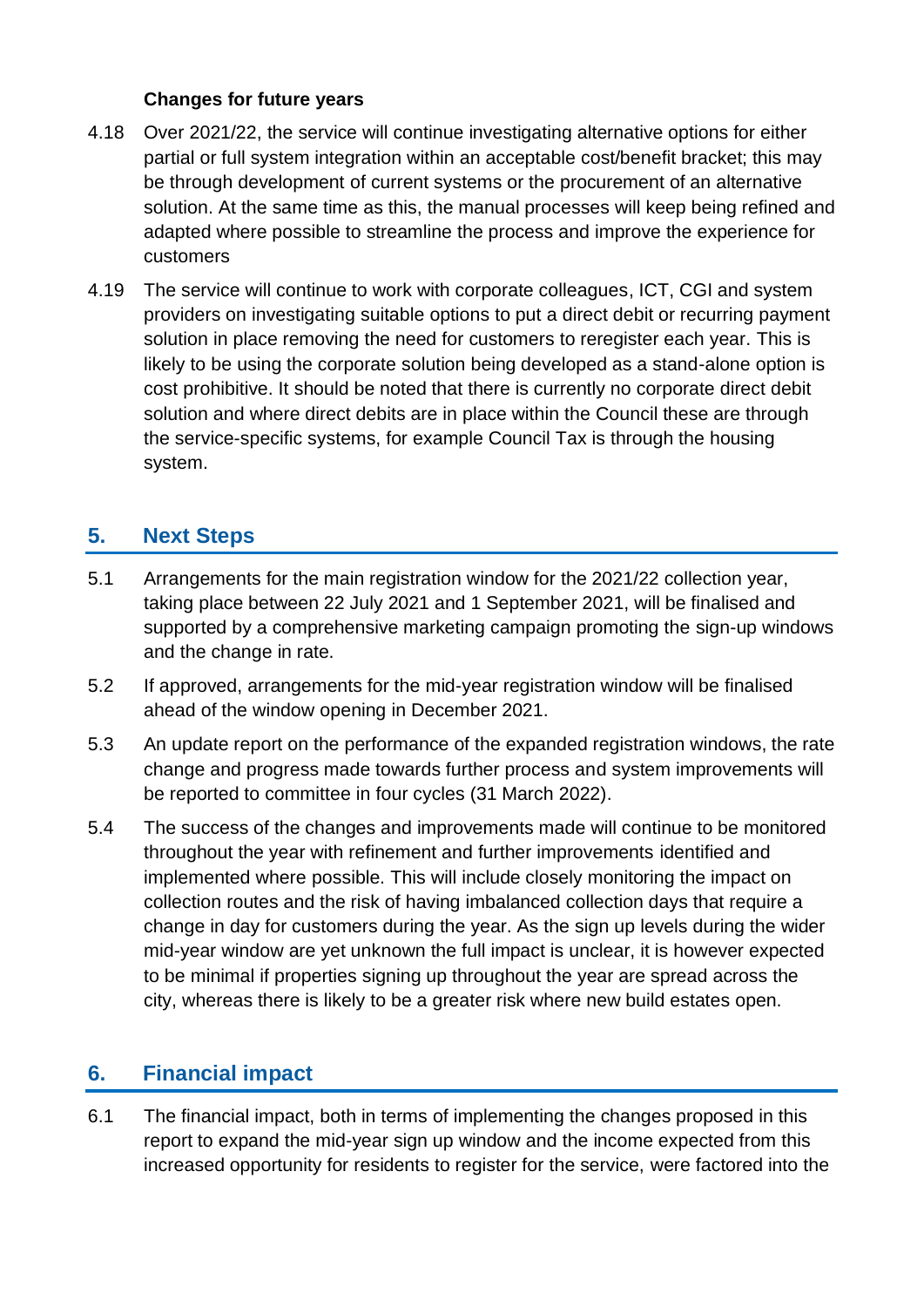calculations for the full cost recovery proposal as part of the budget setting process, and as such there is no additional financial impact caused by this report.

## **7. Stakeholder/Community Impact**

- 7.1 The proposed changes to the registration process reflect customer demand for a more flexible process.
- 7.2 The Integrated Impact Assessment was carried out as part of the proposal to increase the charge to £35 per permit. The impact of this wider window will have a positive impact on residents who miss the main window, choose not to sign up in the main window or move into Edinburgh/a property with a garden during the year.

## **8. Background reading/external references**

8.1 [Revenue Budget 2021/26](https://democracy.edinburgh.gov.uk/documents/s31430/Item%204.1a%20-%20Council%20Business%20Plan%20and%20Budget%20-%20Referral%20from%20the%20FR%20Cttee.pdf) Full Council, 18 February 2021

## **9. Appendices**

9.1 Appendix 1 - Garden Waste Collection Policy Updated June 2021.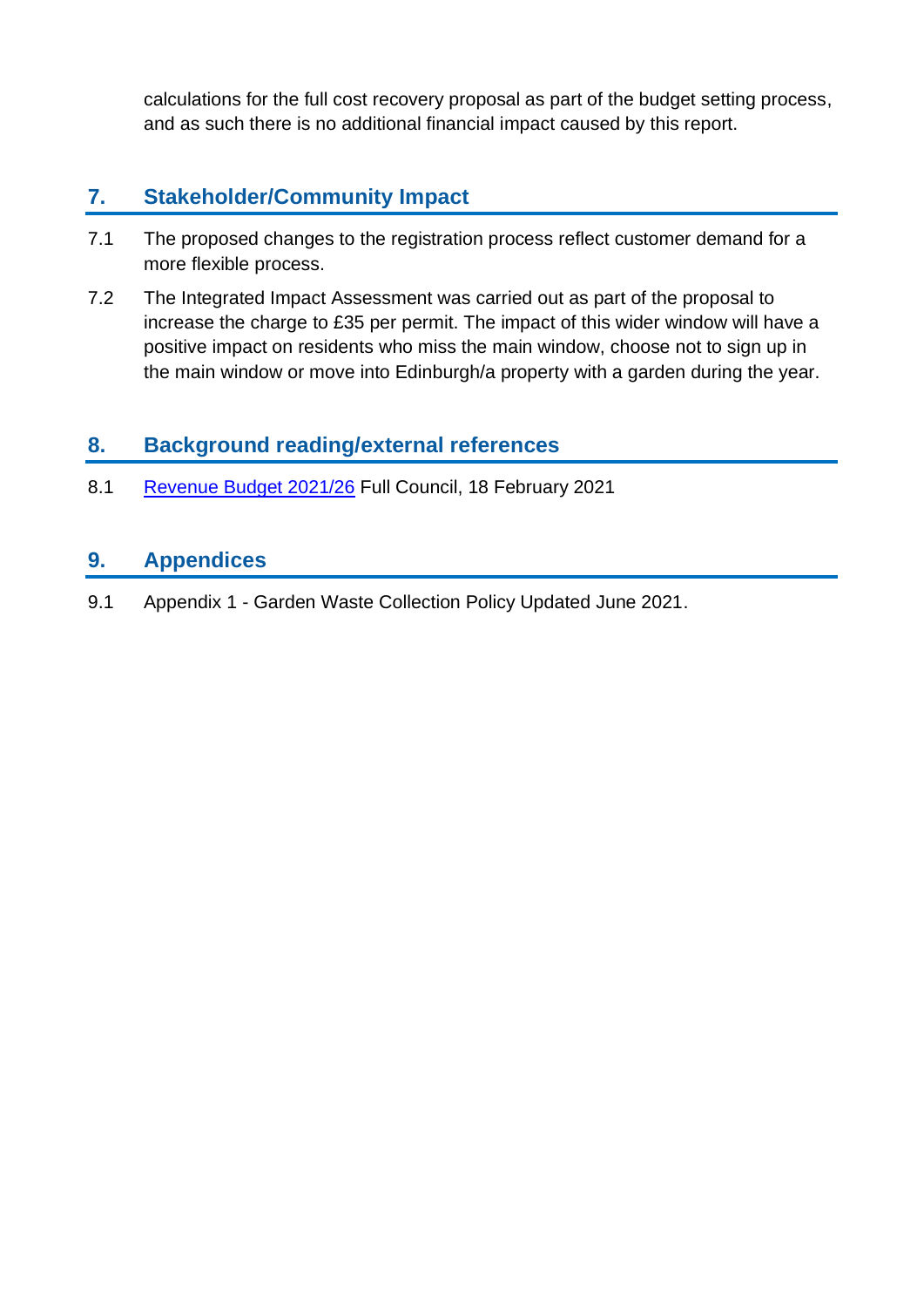### **Garden Waste Collection Policy Updated June 2021**

*Yellow highlights reflect additions made.*

#### **Provision of Garden Waste Collection**

- Our aim is to make the garden waste collection service available to as many households as is practicable, provided we are able to operate an efficient collection route and that it is operationally feasible to provide the service.
- This is not a statutory service; there is an annual charge for providing this service.
- The charge does not include the cost of composting the material collected.
- The service will operate every two weeks, and the collection dates will be advertised on our website. The service will cease for a period of 4 weeks (i.e. two collection cycles) in winter.
- A variation of the service is available on defined streets in the Colinton area. This service is provided by Tiphereth/Colinton Community Compost. Residents in those streets who register to receive a garden waste collection will receive the sack based service as provided by Tiphereth, and not the standard brown bin service provided by the Council.

#### **Eligibility**

- This service is provided for the collection of household waste.
- The Council does not operate a commercial waste collection service and commercial premises are not eligible to receive the service. Separate arrangements for bowling, lawn tennis and some other clubs are in place.
- Ambassadorial and other embassy premises may be eligible to receive the service but will be required to register and pay for it in the normal way.
- Places of worship premises may be eligible to receive the service but will be required to register and pay for it in the normal way.
- Council premises who request the service will be able to do so but must register and pay for the service.
- Organisations who operate community gardens on Council premises may receive the service but must arrange this through the Council service (e.g. libraries, housing, etc.) who are responsible for that land, and they will be required to pay for the service.

#### **Exemptions from Payment**

- Some people do not have to pay to use the garden waste service, however they must still register to use the service using either the web form or one of the other registration routes.
- People who need to register for the service but do not have to pay for it are:
- People who are in receipt of the welfare benefit Council Tax Reduction (previously called Council Tax Benefit)
- People who live in a household where someone is registered with Council Tax as being Severely Mentally Impaired
- People who receive the Council's Garden Aid service AND are also exempt from paying for it.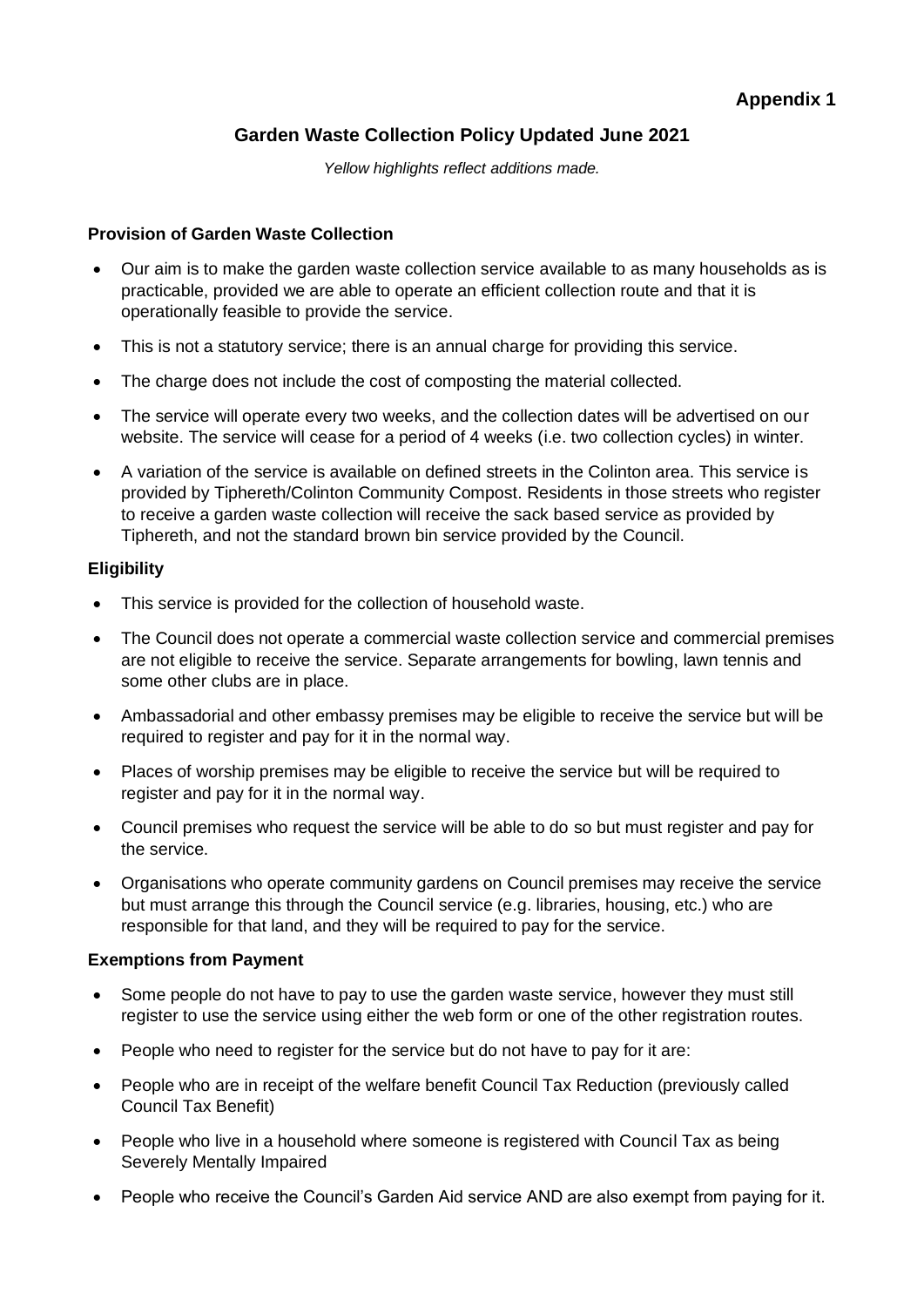#### **Paying for the service**

- The annual charge covers a full 12 month period which runs from November to November. Collections will be suspended for a 4 week period (2 collections) in winter.
- The registration period for the year will take place in late July to early September. If you subsequently join the service during a later registration period, you will still be required to pay the full annual charge.
- Permits are issued prior to the advertised service commencement date. If you have not received your permit please notify us within 28 days of the advertised service commencement date. Failure to do this may result in requests for replacement permit being rejected.
- You may register and pay for the service on behalf of someone else, e.g. a relative, neighbour or friend.
- We are not able to accept householders who wish to join the service outwith a defined registration period.
- The charge will apply per bin  $-$  you may sign up more than one bin. We will only empty bins which carry the relevant sticker to show that they have been registered.
- The chargeable service may be transferred to a new property subject to the new property being eligible to receive the service. It will be the responsibility of the customer to provide a minimum of six weeks notice of the change; the customer will be responsible for transferring the bin to the new location.
- If your new property does not receive the service (or is outwith the Council boundary) please leave the bin at the current address so that the new residents can use it for the remaining period.
- If you wish to share a bin with a neighbour, or neighbours, only one person should sign up to the scheme and make payment, and ensure that the bin is properly presented on the correct days.
- The bin will be registered to that property (e.g. their flat) and all correspondence, enquiries or complaints relating to the service must be directed through that person.
- There is no discount for the smaller size bin.
- Residents that qualify under the Council Tax Reduction scheme (previously Council Tax benefit), or where someone at the address is registered as severely mentally impaired, will be exempt from paying for the service.

[http://www.edinburgh.gov.uk/info/20127/benefits\\_and\\_grants/43/claim\\_a\\_council\\_tax\\_reduction](http://www.edinburgh.gov.uk/info/20127/benefits_and_grants/43/claim_a_council_tax_reduction)

• If you change your mind, you may cancel the registration at any time. If you cancel within 14 days of registration you will receive a full refund. Please note that if you cancel after 14 days of registration you will not receive a refund.

#### **Use of the service**

- It is important that your brown bin is only used to collect the correct materials as outlined below. All materials must be loose, and not in a bag. We do not accept any kind of bag or liner in the brown bin.
- Bins which contain other materials will not be collected and we will not issue refunds for these collections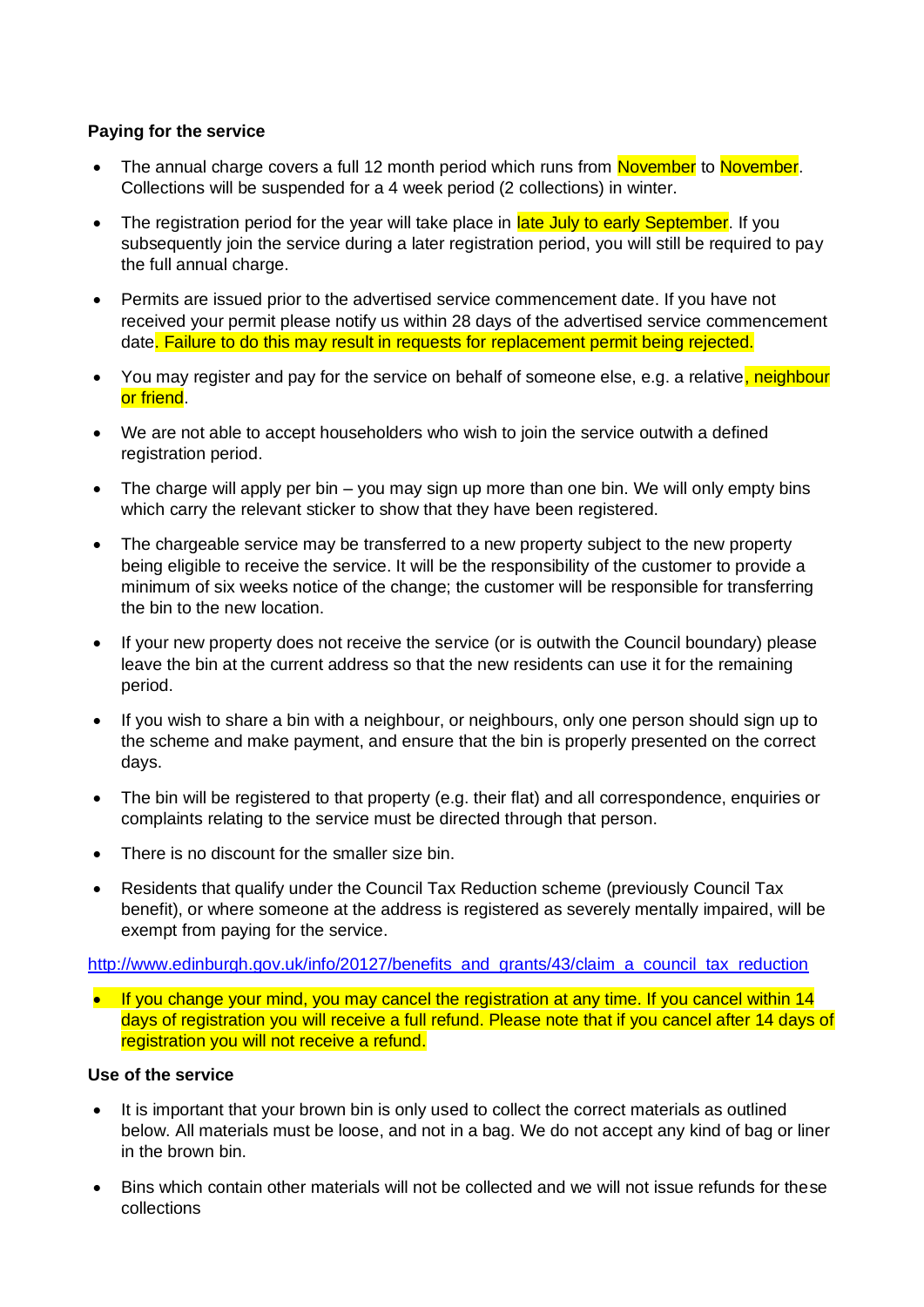- You must present your bin by 6AM on the day of collection and remove it as soon as possible after collection.
- The bin must be presented at the kerbside outwith your property (except where an assisted collection has been arranged) with the lid fully closed, and in line with our normal policy on the Presentation of Waste.
- Our normal Assisted Collection Policy will apply to this service.
- All bins must display the garden waste collection scheme sticker for the appropriate year. Bins without a valid sticker displayed will not be uplifted.
- Where the service is provided to a Council building or land, (e.g. a community garden), or to another organisation, such as a bowling club, etc, it is the sole responsibility of the group responsible to arrange for the bin(s) to be presented for collection and then removed from the street on the correct days.
- Should this prove to cause conflict with the Council's policies on the presentation of waste (e.g. if this means that bins are left out in an area where the other premises are commercial) it may be necessary to review or remove the service.

#### **Collection of garden waste**

Collections will take place from 6am on the collection day.

#### **Failed collections**

- Collection crews will record instances where bins are not presented or where the contents are contaminated with other types of waste or are too heavy to lift. Those bins will not be uplifted, and no refund will be issued.
- You should remove any contaminants or reduce the weight of the bin, and present the bin again by 6 AM on the next collection date.
- We regret that we are not able to collect garden waste when the contents are frozen due to weather conditions. We will collect on the next scheduled collection; we will not issue a refund in these circumstances.
- Where we are not able to collect your bin due to circumstances outwith our control (such as roadworks or no access) crews will record this and we will seek to return as soon as possible. We will not issue a refund.
- Where we are not able to collect your bin due to circumstances within our control (such as vehicle failure) crews will record this and we will return to collect it within two working days.
- Where we fail to collect your bin as a result of our error, we will return to collect it within two working days of being notified. (Please refer to the operational days for the service).

#### **Materials accepted in brown bins**

You can put these in your brown bin:

- Flowers, plants and weeds
- Grass cuttings and leaves
- Hedge clippings, twigs and small branches
- Christmas trees (all decorations must be removed; Christmas trees may also be presented beside the bin in January only; (please cut trees in half)

You can't put these in your brown bin: